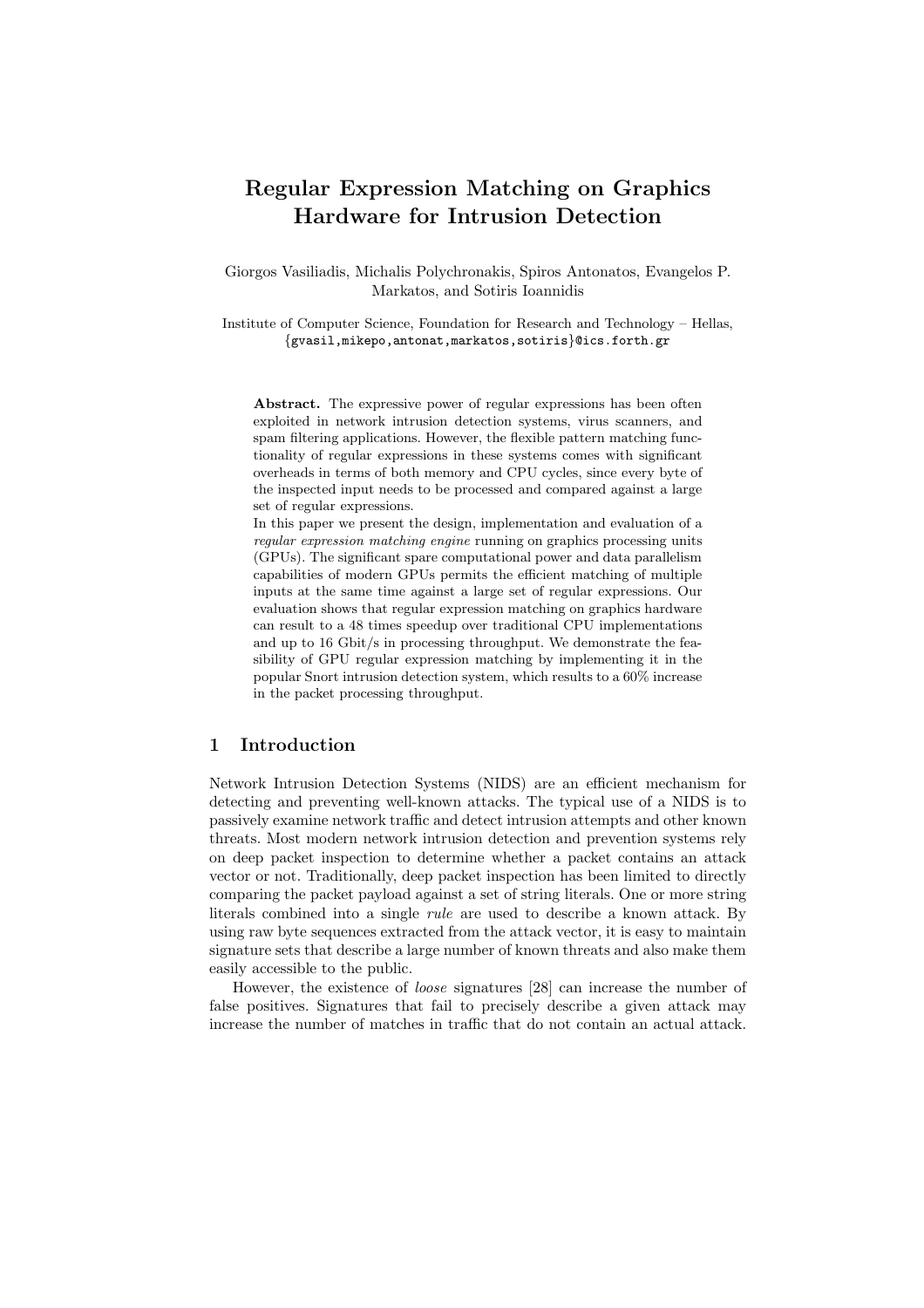Moreover, string literals that are shared between two or more rules will probably conflict at the matching phase and increase the number of false positives. Thus, a large number of well and carefully designed strings may be required for precisely describing a known attack.

On the other hand, regular expressions are much more expressive and flexible than simple byte sequences, and therefore can describe a wider variety of payload signatures. A single regular expression can cover a large number of individual string representations, and thus regular expressions have become essential for representing threat signatures for intrusion detection systems. Several NIDSes, such as Snort [21] and Bro [20] contain a large number of regular expressions to accomplish more accurate results. Unfortunately, regular expression matching, is a highly computationally intensive process. This overhead is due to the fact that, most of the time, every byte of every packet needs to be processed as part of the detection algorithm that searches for matches among a large set of expressions from all signatures that apply to a particular packet.

A possible solution is the use of hardware platforms to perform regular expression matching [9, 24, 7, 18]. Specialized devices, such as ASICs and FPGAs, can be used to inspect many packets concurrently. Both are very efficient and perform well, however they are complex to modify and program. Moreover, FPGAbased architectures have poor flexibility, since most of the approaches are usually tied to a specific implementation.

In contrast, commodity graphics processing units (GPUs) have been proven to be very efficient for accelerating the string searching operations of NIDS [14, 30, 10]. Modern GPUs are specialized for computationally-intensive and highly parallel operations—mandatory for graphics rendering—and therefore are designed with more transistors devoted to data processing rather than data caching and flow control [19]. Moreover, the ever-growing video game industry exerts strong economic pressure for more powerful and flexible graphics processors.

In this paper we present the design, implementation, and evaluation of a GPU-based regular expression matching engine tailored to intrusion detection systems. We have extended the architecture of Gnort [30], which is based on the Snort IDS [21], such that both pattern matching and regular expressions are executed on the GPU. Our experimental results show that regular expression matching on graphics hardware can provide up to 48 times speedup over traditional CPU implementations and up to 16 Gbit/s of raw processing throughput. The computational throughput achieved by the graphics processor is worth the extra communication overhead needed to transfer network packets to the memory space of the GPU. We show that the overall processing throughput of Snort can be increased up to eight times compared to the default implementation.

The remainder of the paper is organized as follows. Background information on regular expressions and graphics processors is presented in Section 2. Section 3 describes our proposed architecture for matching regular expressions on a graphics processor, while Section 4 presents the details of our implementation in Snort. In Section 5 we evaluate our prototype system. The paper ends with an outline of related work in Section 7 and some concluding remarks in Section 8.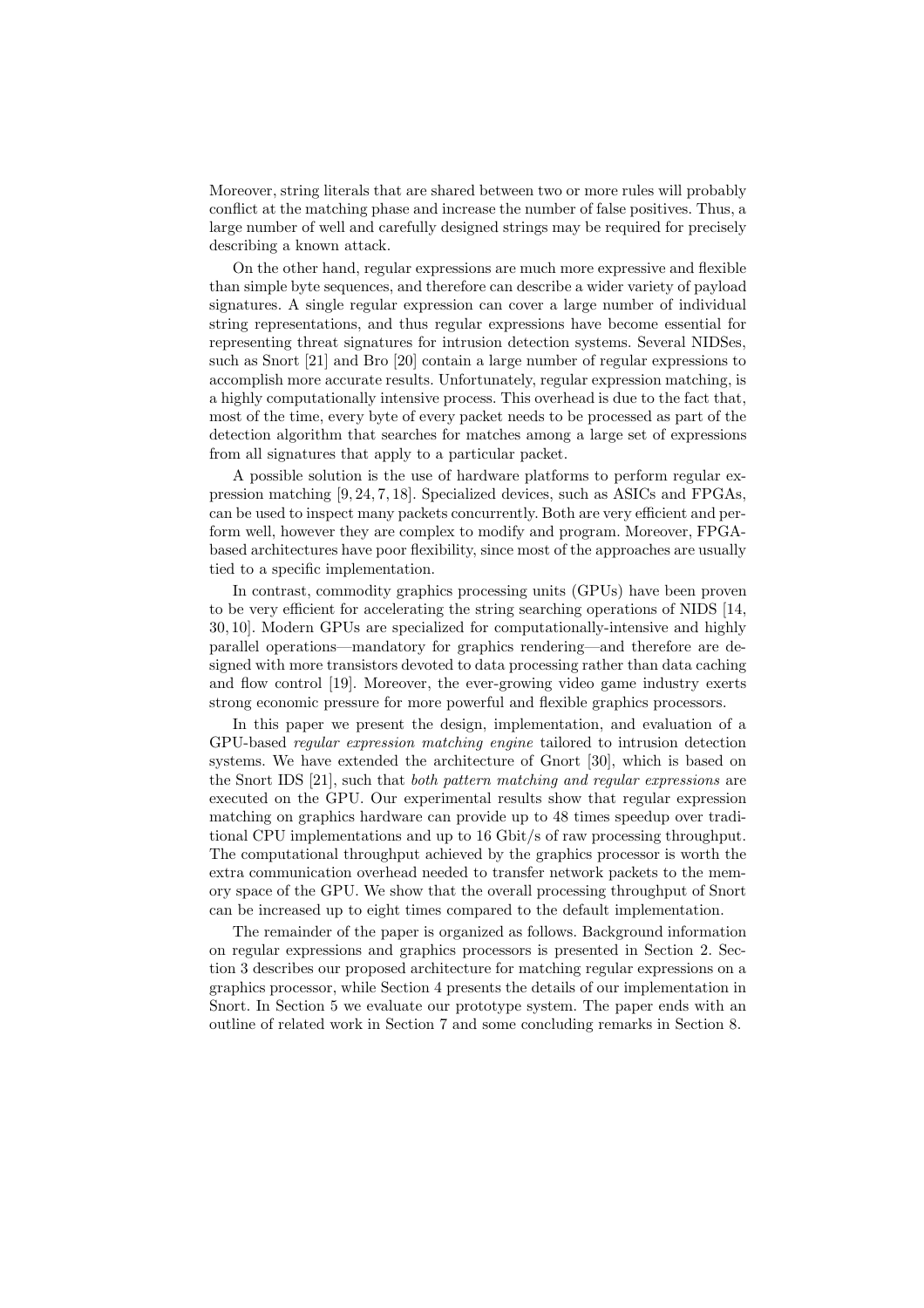# 2 Background

In this section we briefly describe the architecture of modern graphics cards, and the general-purpose computing functionality they provide for non-graphics applications. We also discuss some general aspects of regular expression matching and how it is applied in network intrusion detection systems.

## 2.1 Graphics Processors

Graphics Processing Units (GPUs) have become powerful and ubiquitous. Besides accelerating graphics-intensive applications, vendors like  $NVDIA<sup>1</sup>$  and ATI,<sup>2</sup> have started to promote the use of GPUs as general-purpose computational units complementary to the CPU.

In this work, we have chosen to work with the NVIDIA GeForce 9 Series (G9x) architecture, which offers a rich programming environment and flexible abstraction models through the Compute Unified Device Architecture (CUDA) SDK [19]. The CUDA programming model extends the C programming language with directives and libraries that abstract the underlying GPU architecture and make it more suitable for general purpose computing. CUDA also offers highly optimized data transfer operations to and from the GPU.

The G9x architecture, similarly to the previous G80 architecture, is based on a set of multiprocessors, each comprising a set of stream processors operating on SPMD (Single Process, Multiple Data) programs. A unit of work issued by the host computer to the GPU is called a *kernel* and is executed on the GPU as many different threads organized in thread blocks. A fast shared memory is managed explicitly by the programmer among thread blocks. The *global*, constant, and texture memory spaces can be read from or written to by the host, are persistent across kernel launched by the same application, and are optimized for different memory usage [19]. The constant and texture memory accesses are cached, so a read from them costs much less compared to device memory reads, which are not being cached. The texture memory space is implemented as a read-only region of device memory.

#### 2.2 Regular Expressions

Regular expressions offer significant advantages over exact string matching, providing flexibility and expressiveness in specifying the context of each match. In particular, the use of logical operators is very useful for specifying the context for matching a relevant pattern. Regular expressions can be matched efficiently by compiling the expressions into state machines, in a similar way to some fixed string pattern matching algorithms [3].

A state machine can be either a deterministic (DFA) or non-deterministic (NFA) automaton, with each approach having its own advantages and disadvantages. An NFA can compactly represent multiple signatures but may result to

<sup>1</sup> http://developer.nvidia.com/object/cuda.html

<sup>2</sup> http://ati.amd.com/technology/streamcomputing/index.html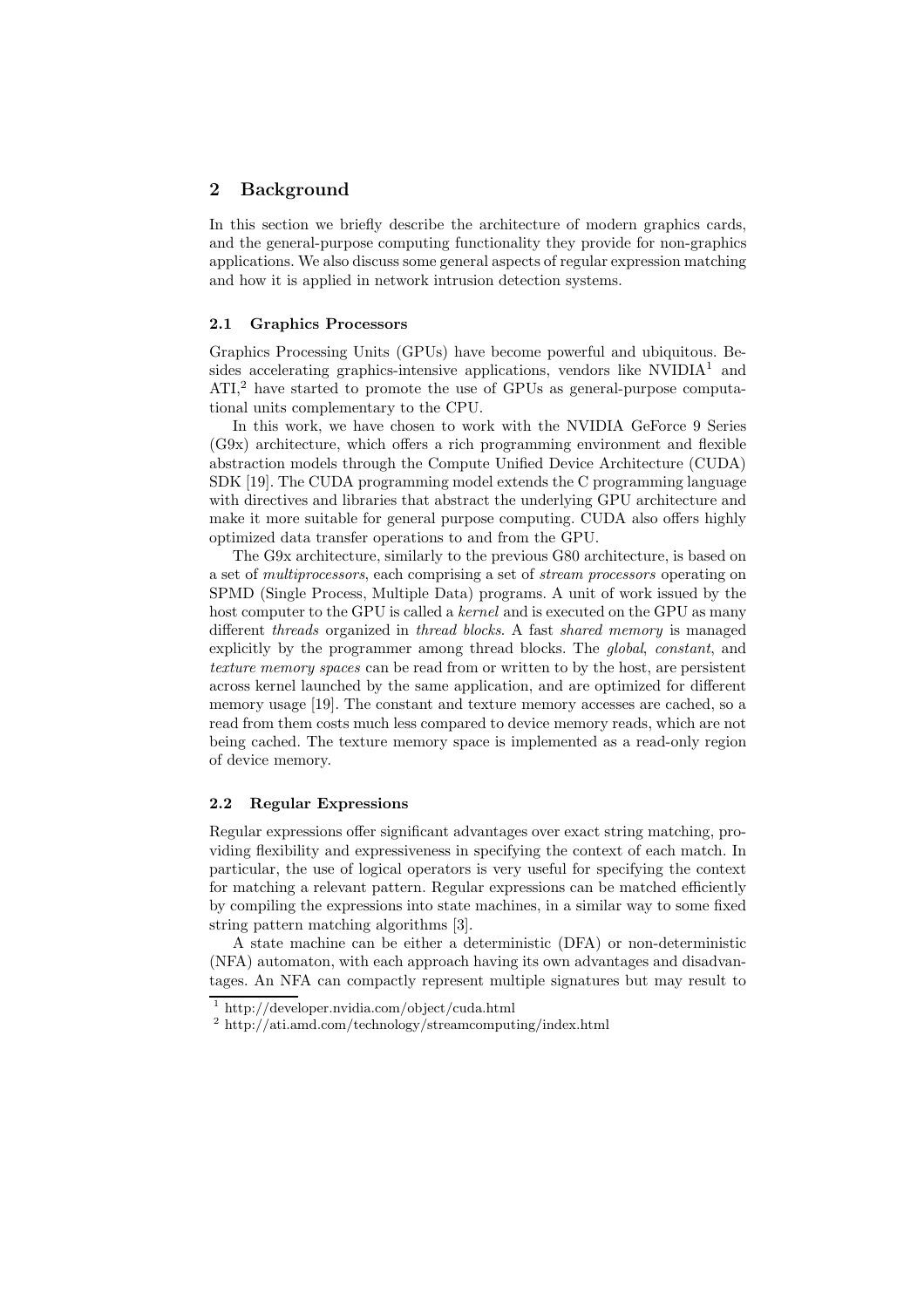

Fig. 1. Regular expression matching in the Snort IDS.

long matching times, because the matching operation needs to explore multiple paths in the automaton in order to determine whether the input matches any signatures.

A DFA, on the other hand, can be efficiently implemented in software—a sequence of n bytes can be matched with  $O(n)$  operations, which is very efficient in terms of speed. This is achieved because at any state, every possible input letter leads to at most one new state. An NFA in contrast, may have a set of alternative states to which it may backtrack when there is a mismatch on the previously selected path. However, DFAs usually require large amounts of memory to achieve this performance. In fact, complex regular expressions can exponentially increase the size of the resulting deterministic automaton [6].

#### 2.3 Regular Expression Matching in Snort

Regular expression matching in Snort is implemented using the PCRE library [1]. The PCRE library uses an NFA structure by default, although it also supports DFA matching. PCRE provides a rich syntax for creating descriptive expressions, as well as extra modifiers that can enrich the behavior of the whole expression, such as case-insensitive or multi-line matching. In addition, Snort introduces its own modifiers based on internal information such as the position of the last pattern match, or the decoded URI. These modifiers are very useful in case an expression should be matched in relation to the end of the previous match.

Each regular expression is compiled into a separate automaton that is used at the searching phase to match the contents of a packet. Given the large number of regular expressions contained in Snort's default rule set, it would be inefficient to match every captured packet against each compiled automaton separately. 45% of the rules in the latest Snort ruleset perform regular expression matching, half of which are related to Web server protection.

To reduce the number of packets that need to be matched against a regular expression, Snort takes advantage of the string matching engine and uses it as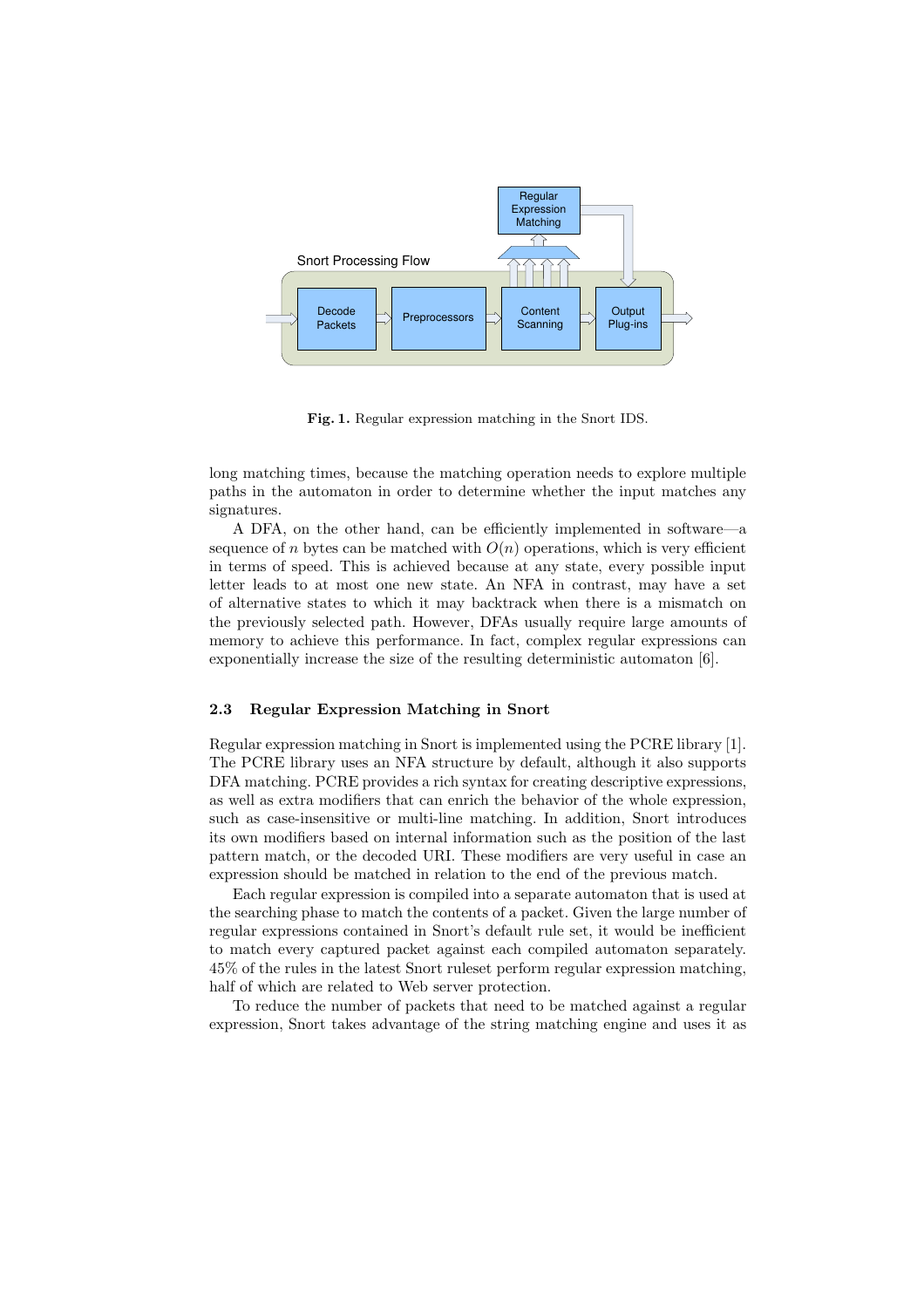

Fig. 2. Overview of the regular expression matching engine in the GPU.

a first-level filtering mechanism before proceeding to regular expression matching. Rules that contain a regular expression operation are augmented with a string searching operation that searches for the most characteristic fixed string counterpart of the regular expression used in the rule.

The string matching engine consists of a set-wise pattern matching algorithm that searches in advance for the fixed string subparts of all regular expressions simultaneously. For a given rule, if the fixed string parts of the regular expressions are not present in a packet, then the regular expression will never match. Thus, fixed string pattern matching acts as a pre-filtering mechanism to reduce the invocation of the regular expression matching engine, as shown in Figure 1.

There are also 24 rules in the latest Snort rule set that do not perform this pre-filtering, but we believe these are cases of poorly written rules. The matching procedure for regular expression matching is invoked only when the subparts have been identified in the packet. For example, in the following rule:

alert tcp any any -> any 21 (content: "PASS"; pcre: "/^PASS\s\*\n/smi";)

the pcre: pattern will be evaluated only if the content: pattern has previously matched in the packet.

### 3 Regular Expression Matching on Graphics Processors

We extend the architecture of Snort to make use of the GPU for offloading regular expression matching from the CPU, and decreasing its overall workload. Figure 2 depicts the top-level diagram of our regular expression pattern matching engine. Whenever a packet needs to be scanned against a regular expression, it is transferred to the GPU where the actual matching takes place. The SPMD operation of the GPU is ideal for creating multiple instantiations of regular expression state machines that will run on different stream processors and operate on different data.

Due to the overhead associated with a data transfer operation to the GPU, batching many small transfers into a larger one performs much better than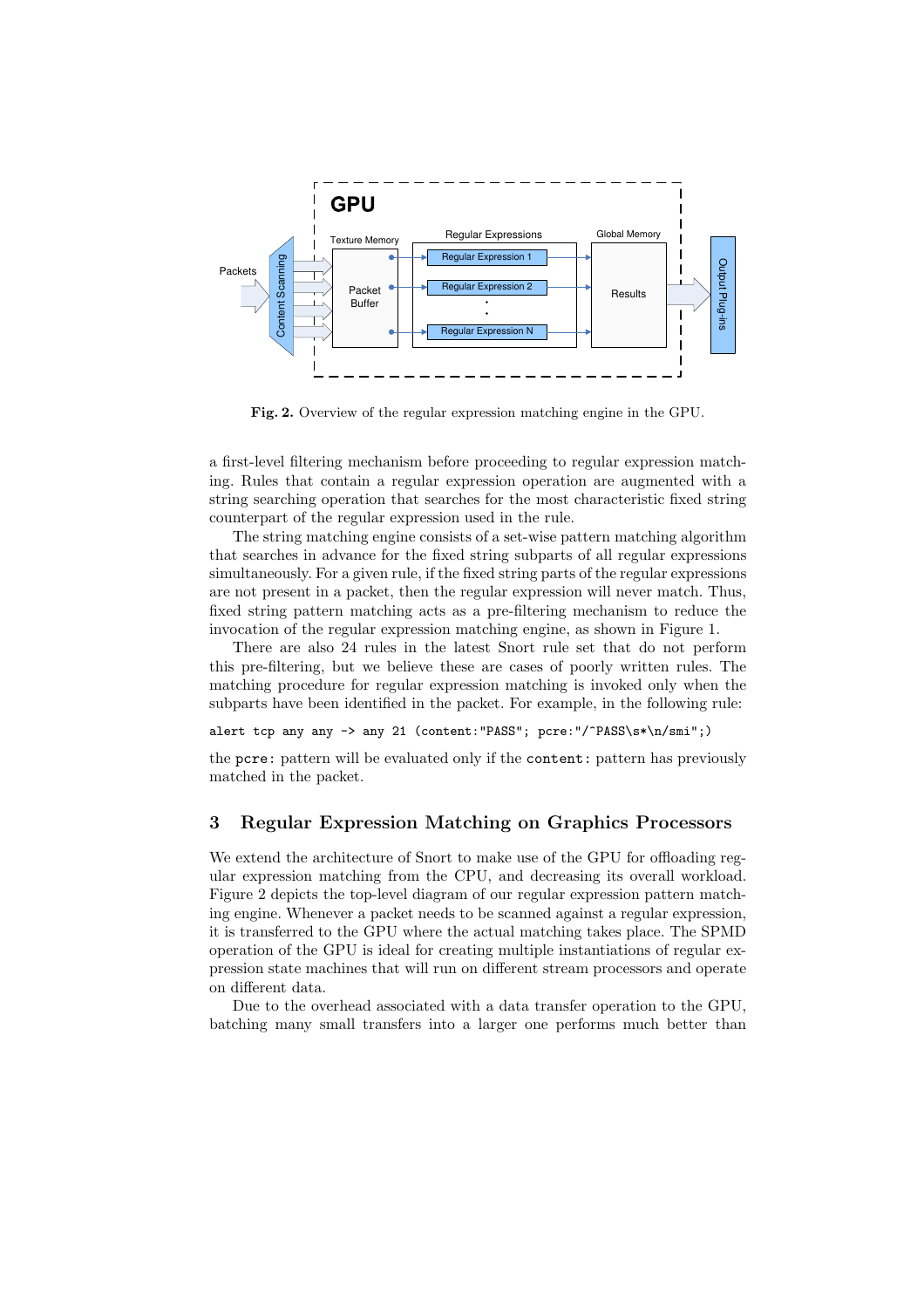| 1536       |        |         |
|------------|--------|---------|
| Reg.Ex. ID | Length | Payload |
| Reg.Ex. ID | Length | Payload |
| Reg.Ex. ID | Length | Payload |
| ٠          |        |         |
| ٠          |        |         |
| Reg.Ex. ID | Length | Payload |

Fig. 3. Packet buffer format.

making each transfer separately, as shown in Section 5.3. Thus, we have chosen to copy the packets to the GPU in batches. We use a separate buffer for temporarily storing the packets that need to be matched against a regular expression. Every time the buffer fills up, it is transferred to the GPU for execution.

The content of the packet, as well as an identifier of the regular expression that needs to be matched against, are stored in the buffer as shown in Figure 3. Since each packet may need to be matched against a different expression, each packet is "marked" so that it can be processed by the appropriate regular expression at the search phase. Therefore, each row of the buffer contains a special field that is used to store a pointer to the state machine of the regular expression the specified packet should be scanned against.

Every time the buffer is filled up, it is processed by all the stream processors of the GPU at once. The matching process is a kernel function capable of scanning the payload of each network packet for a specific expression in parallel. The kernel function is executed simultaneously by many threads in parallel. Using the identifier of the regular expression, each thread will scan the whole packet in isolation. The state machines of all regular expressions are stored in the memory space of the graphics processor, thus they can be accessed directly by the stream processors and search the contents of the packets concurrently.

A major design decision for GPU regular expression matching is the type of automaton that will be used for the searching process. As we have discussed in Section 2, DFAs are far more efficient than the corresponding NFAs in terms of speed, thus we base our design of a DFA architecture capable of matching regular expressions on the GPU.

Given the rule set of Snort, all the contained regular expressions are compiled and converted into DFAs that are copied to the memory space of the GPU. The compilation process is performed by the CPU off-line at start-up. Each regular expression is compiled into a separate state machine table that is transferred to the memory space of the GPU. During the searching phase, all state machine tables reside in GPU memory only.

Our regular expression implementation currently does not support a few PCRE keywords related to some look-around expressions and back references. Back references use information about previously captured sub-patterns which is not straightforward to keep track of during searching. Look-around expressions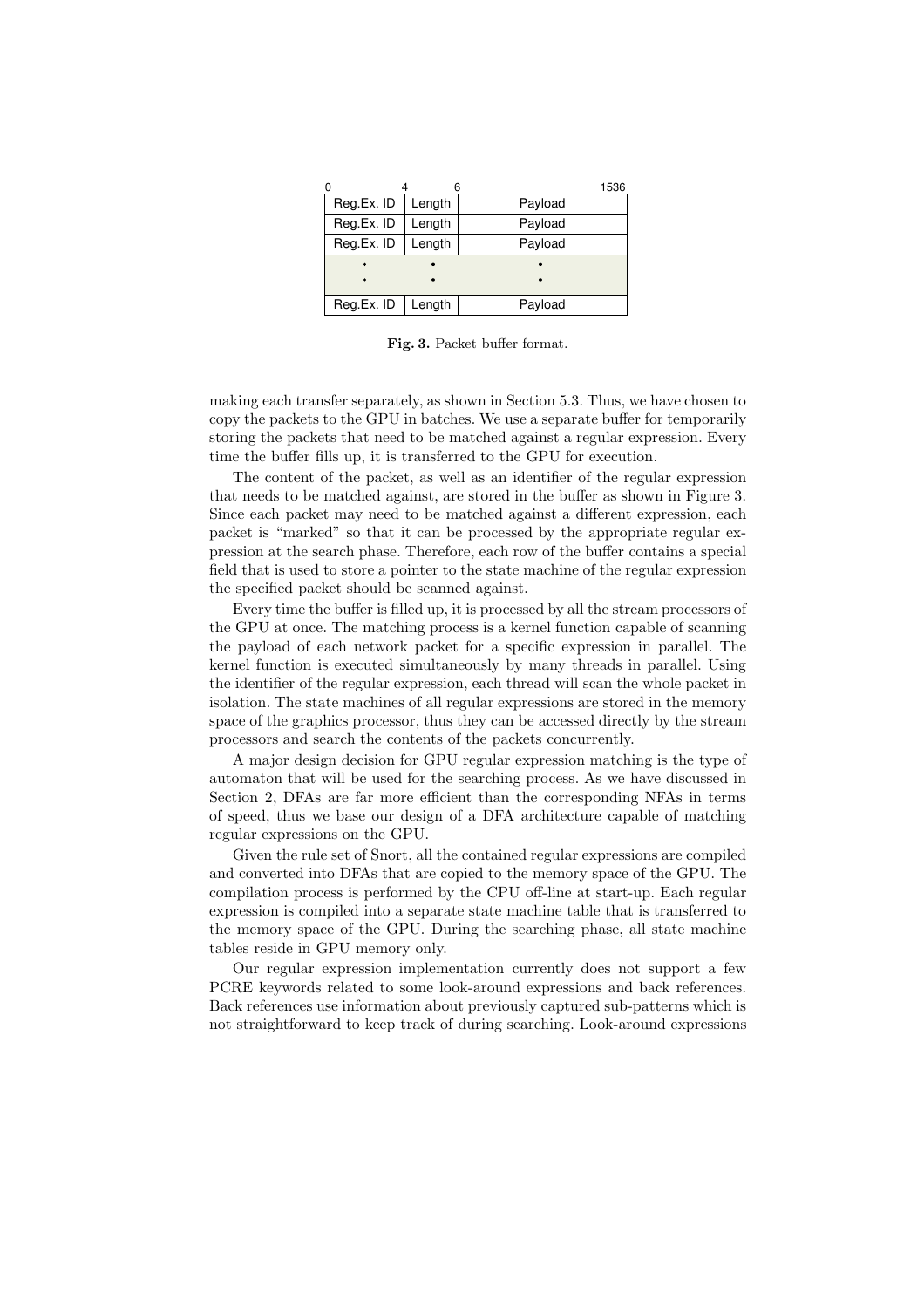scan the input data without consuming characters. In the current Snort default rule set, less than 2% of the rules that use regular expressions make use of these features. Therefore our regular expression compiler is able to generate automata for the vast majority of the regular expressions that are currently contained in the Snort rule set. To preserve both accuracy and precision in attack detection, we use a hybrid approach in which all regular expressions that fail to compile into DFAs are matched on the CPU using a corresponding NFA, in the same way unmodified Snort does.

## 4 Implementation

In this section, we present the details of our implementation, which is based on the NVIDIA G9X platform using the CUDA programming model. First, we describe how the gathered network packets are collected and transferred to the memory space of the GPU. The GPU is not able to directly access the captured packets from the network interface, thus the packets must be copied by the CPU. Next, we describe how regular expressions are compiled and used directly by the graphics processor for efficiently inspecting the incoming data stream.

#### 4.1 Collecting packets on the CPU

An important performance factor of our architecture is the data transfers to and from the GPU. For that purpose, we use page-locked memory, which is substantially faster than non-page-locked memory, since it can be accessed directly by the GPU through Direct Memory Access (DMA). A limitation of this approach is that page locked memory is of limited size as it cannot be swapped. In practice though this is not a problem since modern PCs can be equipped with ample amounts of physical memory.

Having allocated a buffer for collecting the packets in page-locked memory, every time a packet is classified to be matched against a specific regular expression, it is copied to that buffer and is "marked" for searching against the corresponding finite automaton. We use a double-buffer scheme to permit overlap of computation and communication during data transfers between the GPU and CPU. Whenever the first buffer is transferred to the GPU through DMA, newly arriving packets are copied to the second buffer and vice versa.

A slight complication that must be handles comes from the TCP stream reassembly functionality of modern NIDSs, which reassembles distinct packets into TCP streams to prevent an attacker from evading detection by splitting the attack vector across multiple packets. In Snort, the Stream5 preprocessor aggregates multiple packets from a given direction of a TCP flow and builds a single packet by concatenating their payloads, allowing rules to match patterns that span packet boundaries. This is accomplished by keeping a descriptor for each active TCP session and tracking the state of the session according to the semantics of the TCP protocol. Stream5 also keeps copies of the packet data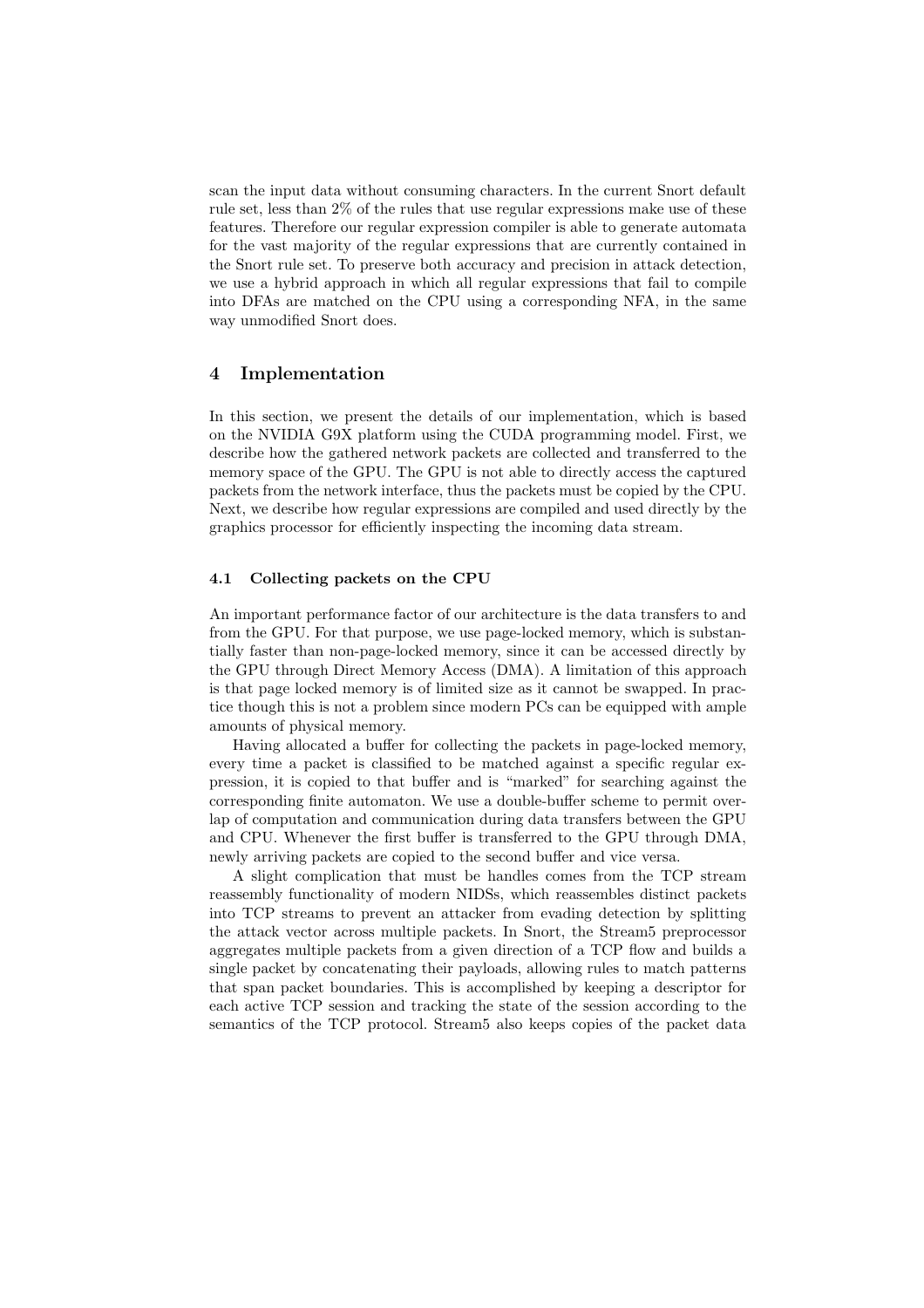

Fig. 4. Matching packets that exceed the MTU size.

and periodically "flushes" the stream by reassembling all contents and emitting a large pseudo-packet containing the reassembled data.

Consequently, the size of a pseudo-packet that is created by the Stream5 preprocessor may be up to 65,535 bytes in length, which is the maximum IP packet length. However, assigning the maximum IP packet length as the size of each row of the buffer would result in a huge, sparsely populated array. Copying the whole array to the device would result in high communication costs, limiting overall performance.

A different approach for storing reassembled packets that exceed the Maximum Transmission Unit (MTU) size, without altering the dimensions of the array, is to split them down into several smaller ones. The size of each portion of the split packet will be less or equal to the MTU size and thus can be copied in consecutive rows in the array.

Each portion of the split packet is processed by different threads. To avoid missing matches that span multiple packets, whenever a thread searches a split portion of a packet, it continues the search up to the following row (which contains the consecutive bytes of the packet), until a *final* or a *fail* state is reached, as illustrated in Figure 4. While matching a pattern that spans packet boundaries, the state machine will perform regular transitions. However, if the state machine reaches a final or a fail state, then it is obvious that there is no need to process the packet any further, since any consecutive patterns will be matched by the thread that was assigned to search the current portion.

### 4.2 Compiling PCRE Regular Expressions to DFA state tables

Many existing tools that use regular expressions have support for converting regular expressions into DFAs  $[5, 1]$ . The most common approach is to first compile them into NFAs, and then convert them into DFAs. We follow the same ap-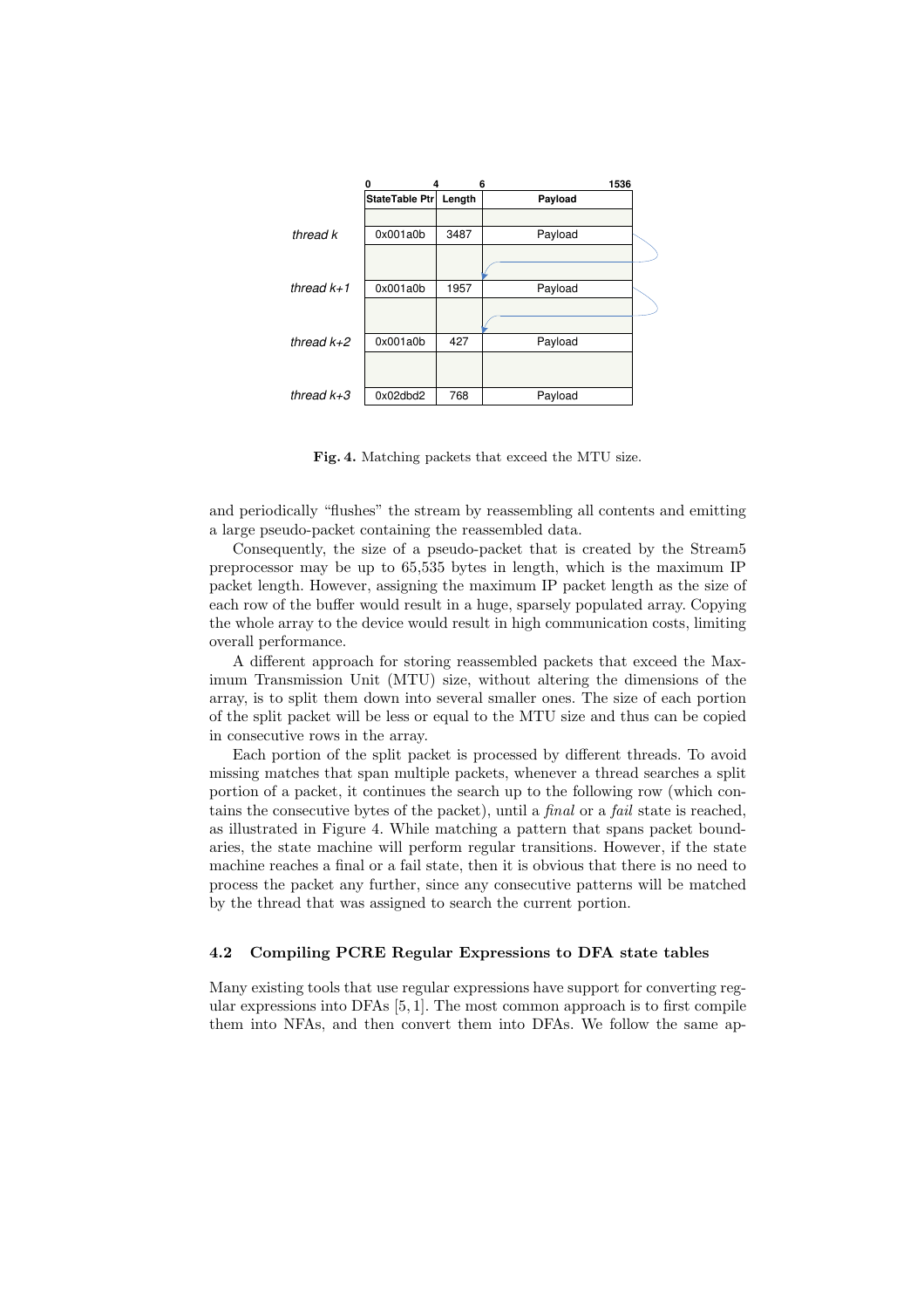proach, and first convert each regular expression into an NFA using the Thompson algorithm [29]. The generated NFA is then converted to an equivalent DFA incrementally, using the *Subset Construction* algorithm. The basic idea of subset construction is to define a DFA in which each state is a set of states of the corresponding NFA. Each state in the DFA represents a set of active states in which the corresponding NFA can be in after some transition. The resulting DFA achieves  $O(1)$  computational cost for each incoming character during the matching phase.

A major concern when converting regular expressions into DFAs is the statespace explosion that may occur during compilation [6]. To distinguish among the states, a different DFA state may be required for all possible NFA states. It is obvious that this may cause exponential growth to the total memory required. This is primarily caused by wildcards, e.g. (.\*), and repetition expressions, e.g.  $(a(x,y))$ . A theoretical worst case study shows that a single regular expression of length n can be expressed as a DFA of up to  $O(\Sigma^n)$  states, where  $\Sigma$  is the size of the alphabet, i.e.  $2^8$  symbols for the extended ASCII character set [12]. Due to state explosion, it is possible that certain regular expressions may consume large amounts of memory when compiled to DFAs.

To prevent greedy memory consumption caused by some regular expressions, we use a hybrid approach and convert only the regular expressions that do not exceed a certain threshold of states; the remaining regular expressions will be matched on the CPU using NFAs. We track of the total number of states during the incremental conversion from the NFA to the DFA and stop when a certain threshold is reached. As shown in Section 5.2, setting an upper bound of 5000 states per expression, more than 97% of the total regular expressions can be converted to DFAs. The remaining expressions will be processed by the CPU using an NFA schema, just like the default implementation of Snort.

Each constructed DFA is a two-dimensional state table array that is mapped linearly on the memory space of the GPU. The dimensions of the array are equal to the number of states and the size of the alphabet (256 in our case), respectively. Each cell contains the next state to move to, as well as an indication of whether the state is a final state or not. Since transition numbers may be positive integers only, we represent final states as negative numbers. Whenever the state machine reaches into a state that is represented by a negative number, it considers it as a final state and reports a match at the current input offset. The state table array is mapped on the memory space of the GPU, as we describe in the following section.

#### 4.3 Regular Expression Matching

We have investigated storing the DFA state table both as textures in the texture memory space, as well as on the linear global memory of the graphics card. A straightforward way to store the DFA of each regular expression would be to dynamically allocate global device memory every time. However, texture memory can be accessed in a random fashion for reading, in contrast to global memory, in which the access patterns must be coalesced [19]. This feature can be very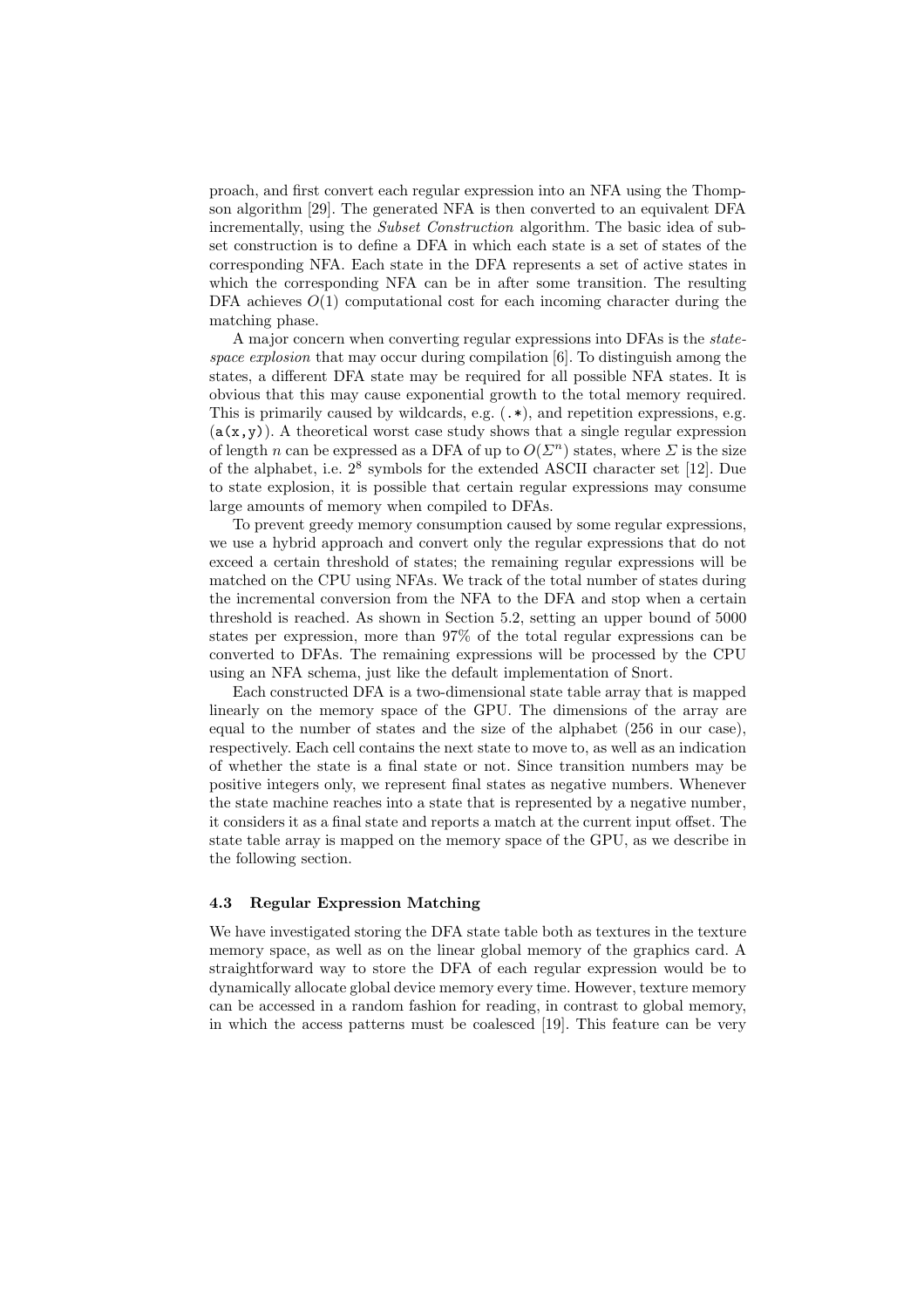

Fig. 5. Regular expression matching on the GeForce 9800 with 128 stream processors. Each processor is assigned a different packet to process using the appropriate DFA.

useful for algorithms like DFA matching, which exhibit irregular access patterns across large datasets. Furthermore, texture fetches are cached, increasing the performance when read operations preserve locality. As we will see in Section 5.3, the texture memory is 2 to 2.5 times faster than global device memory for input data reads.

However, CUDA does not support dynamic binding of memory to texture references. Therefore, it is not feasible to dynamically allocate memory for each state table individually and later bind it to a texture reference. To overcome this limitation, we pre-allocate a large amount of linear memory that is statically bound to a texture reference. All constructed state tables are stored sequentially in this texture memory segment.

During the searching phase, each thread searches a different network packet in isolation, as shown in Figure 5. Whenever a thread matches a regular expression on an incoming packet, it reports it by writing the event to a single-dimension array allocated in the global device memory. The size of the array is equal to the number of packets that are processed by the GPU at once, while each cell of the array contains the position within the packet where the match occurred.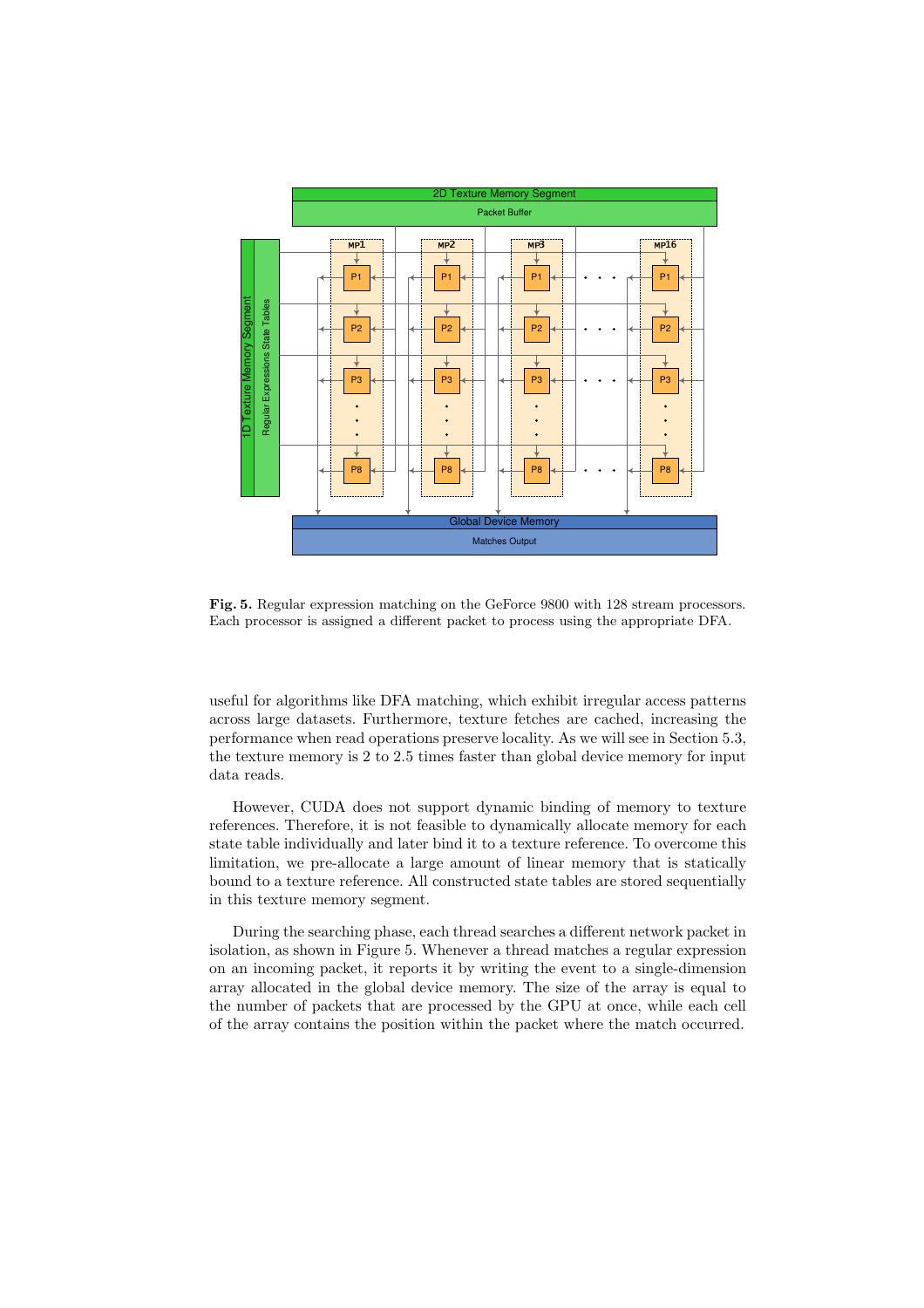# 5 Evaluation

#### 5.1 Experimental Environment

For our experiments, we used an NVIDIA GeForce 9800 GX2 card, which consists of two PCBs (Printed Circuit Board), each of which is an underclocked Geforce 8800 GTS 512(G92) video card in SLI Mode. Each PCB contains 128 stream processors organized in 16 multiprocessors, operating at 1.5GHz with 512 MB of memory. Our base system is equipped with two AMD Opteron<sup>TM</sup> 246 processors at 2GHz with 1024KB of L2-cache.

For our experiments, we use the following full payload network traces:

- U-Web: A trace of real HTTP traffic captured in our University. The trace totals 194MB, 280,088 packets, and 4,711 flows.
- SCH-Web: A trace of real HTTP traffic captured at the access link that connects an educational network of high schools with thousands of hosts to the Internet. The trace contains 365,538 packets in 14,585 different flows, resulting to about 164MB of data.
- LLI: A trace from the 1998-1999 DARPA intrusion detection evaluation set of MIT Lincoln Lab [2]. The trace is a simulation of a large military network and generated specifically for IDS testing. It contains a collection of ordinarylooking traffic mixed with attacks that were known at the time. The whole trace is about 382MB and consists of 1,753,464 packets and 86,954 flows.

In all experiments, Snort reads the network traces from the local machine. We deliberately chose traces of small size so that they can fit in main memoryafter the first access, the whole trace is cached in memory. After that point, no accesses ever go to disk, and we have verified the absence of  $I/O$  latencies using the iostat(1) tool.

We used the default rule set released with Snort 2.6 for all experiments. The set consists of 7179 rules that contain a total of 11,775 pcre regular expressions. All preprocessors were enabled, except the HTTP inspect preprocessor, in order to force all web traffic to be matched against corresponding rules regardless of protocol semantics.

#### 5.2 Memory Requirements

In our first experiment, we measured the memory requirements of our system. Modern graphics cards are equipped with enough and fast memory, ranging from 512MB DDR up to 1.5GB GDDR3 SDRAM. However, the compilation of several regular expression to DFAs may lead to state explosion and consume large amounts of memory.

Figure 6(a) shows the cumulative fraction of the DFA states for the regular expressions of the Snort rule set. It appears that only a few expressions are prone to the state-space explosion effect. By setting an upper bound of 5000 states per regular expression, it is feasible to convert more than 97% of the regular expressions to DFAs, consuming less than 200MB of memory, as shown in Figure 6(b).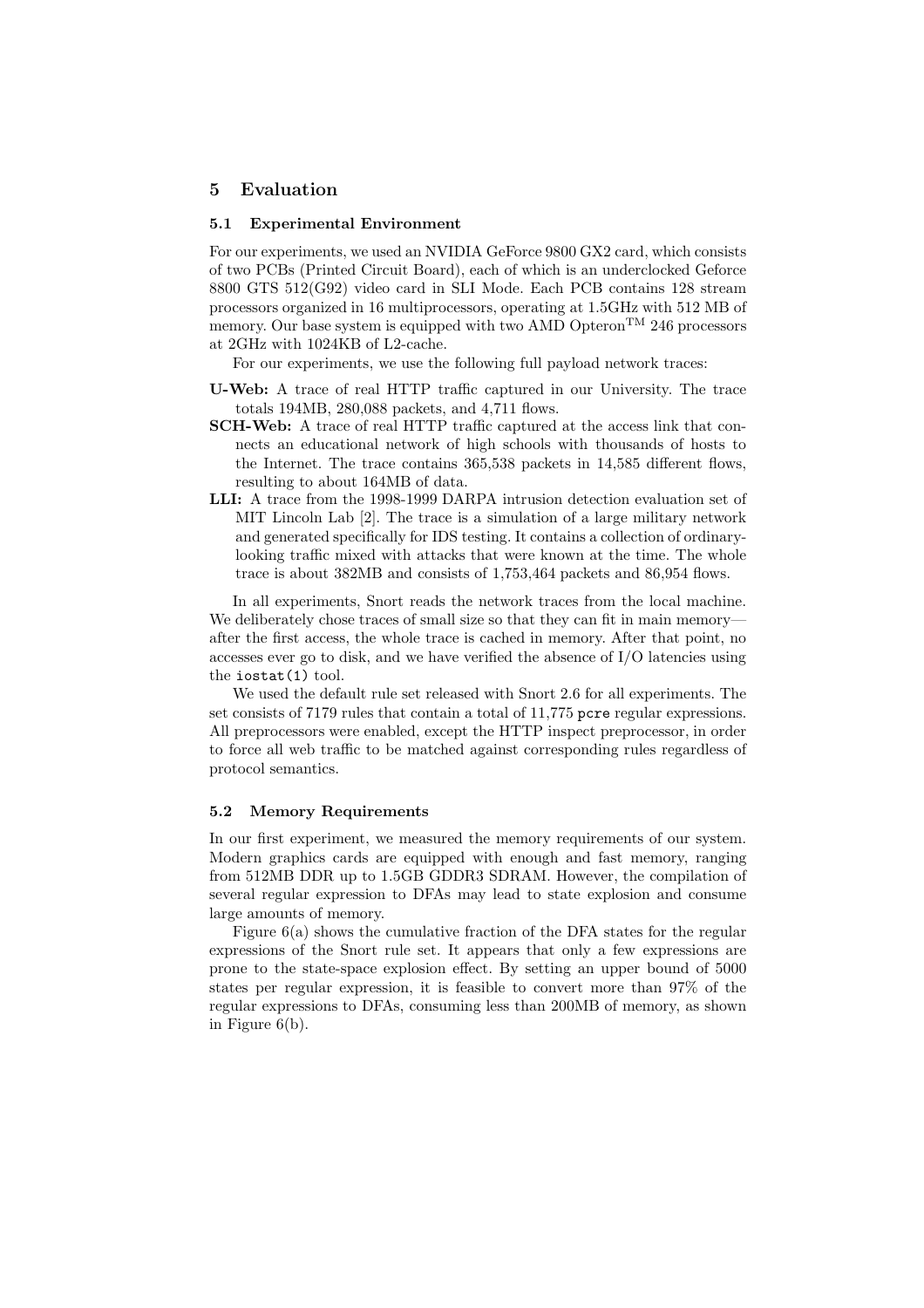

Fig. 6. States (a) and memory requirements (b) for the 11,775 regular expressions contained in the default Snort ruleset when compiled to DFAs.



Fig. 7. Sustained throughput for transferring packets to the graphics card using virtual (a) and paged-locked (b) memory.

### 5.3 Microbenchmarks

In this section, we analyze the communication overheads and the computational throughput achieved when using the GPU for regular expression matching.

Packet transfer performance In this experiment we evaluated the time spent in copying the network packets from the memory space of the CPU to the memory space of the GPU. The throughput for transferring packets to the GPU varies depending on the data size and whether page-locked memory is used or not. For this experiment we used two different video cards: a GeForce 8600 operating on PCIe 16x v1.1, and a GeForce 9800 operating on PCIe 16x v2.0.

As expected, copying data from page-locked memory, despite the fact that can be performed asynchronously via DMA, is substantially faster than non page-locked memory, as shown in Figure 7. Compared to the theoretical 4 GB/s peak throughput of the PCIe 16x v1.1 bus, for large buffer sizes we obtain about 2 GB/s with page pinning and 1.5 GB/s without pinning. When using PCIe 16x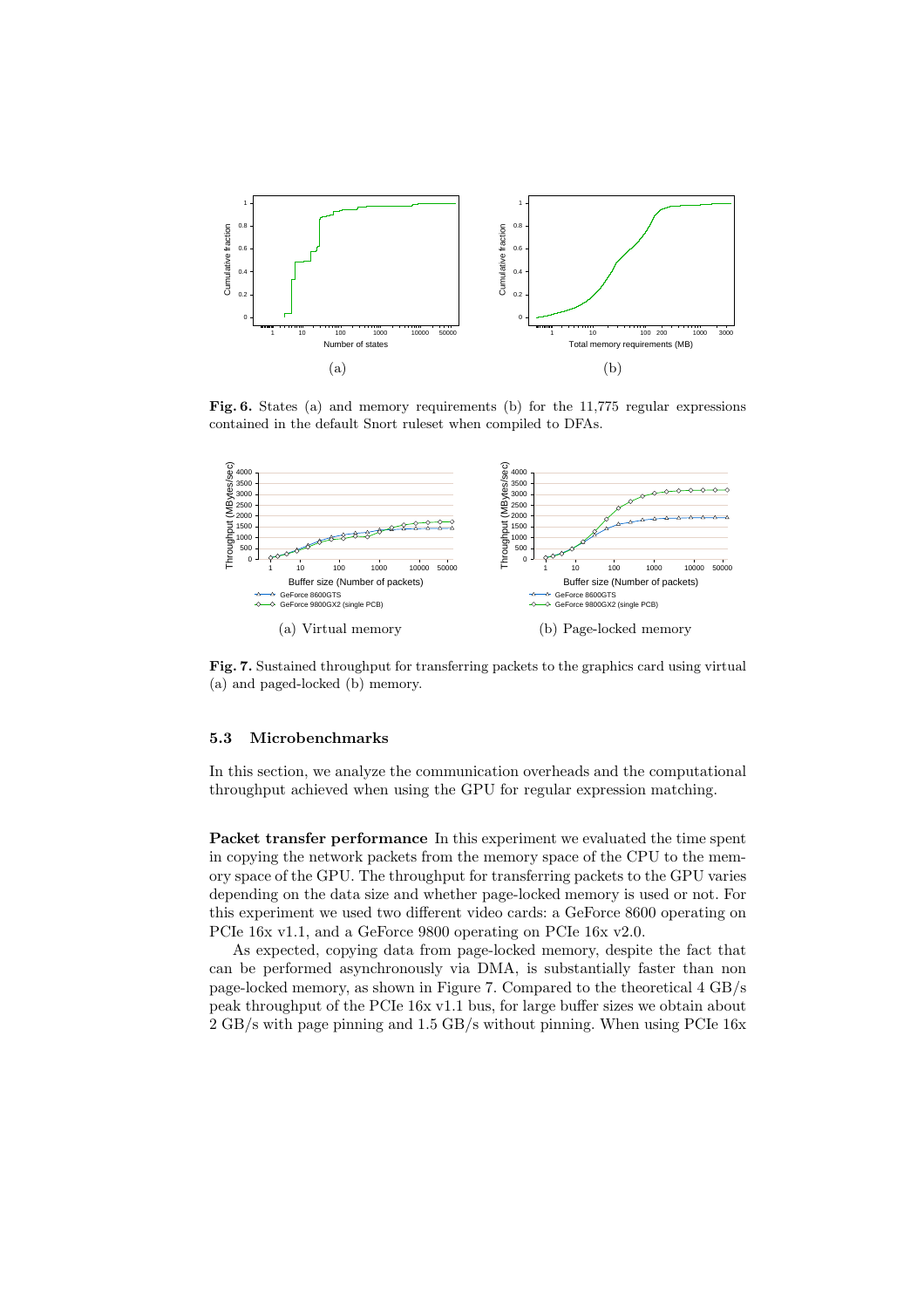

Fig. 8. Computational throughput for regular expression matching.

v2.0, the maximum throughput sustained reached 3.2 GB/s, despite the maximum theoretical being 8 GB/s. We speculate that the reason of these divergences from the theoretical maximum data rates is the use of 8b/10b encoding in the physical layer.

Regular expression matching raw throughput In this experiment, we evaluated the raw processing throughput that our regular expression matching implementation can achieve on the GPU. Thus, the cost for delivering the packets to the memory space of the GPU is not included.

Figure 8 shows the raw computational throughput, measured as the mean size of data processed per second, for both CPU and GPU implementations. We also explore the performance that different types of memory can provide, using both global and texture memory to store the state machine tables. The horizontal axis represents the number of packets that are processed at once by the GPU.

When using global device memory, our GPU implementation operates about 18 times faster than the speed of the CPU implementation for large buffer sizes. The use of texture memory though appears to maximize significantly the utilization of the texture cache. Using texture memory and a 4096 byte packet buffer, the GeForce 9800 achieved an improvement of 48.2 times compared to the CPU implementation, reaching a raw processing throughput of 16 Gbit/s. However, increasing the packet buffer size from 4096 to 32768 packets gave only a slight improvement.

We have also repeated the experiment using the older GeForce 8600GT card which contains only 32 stream processors operating at 1.2GHz. We can see that the achieved performance doubles when going from the previous model to the newest one, which demonstrates that our implementation scales to newer graphics cards.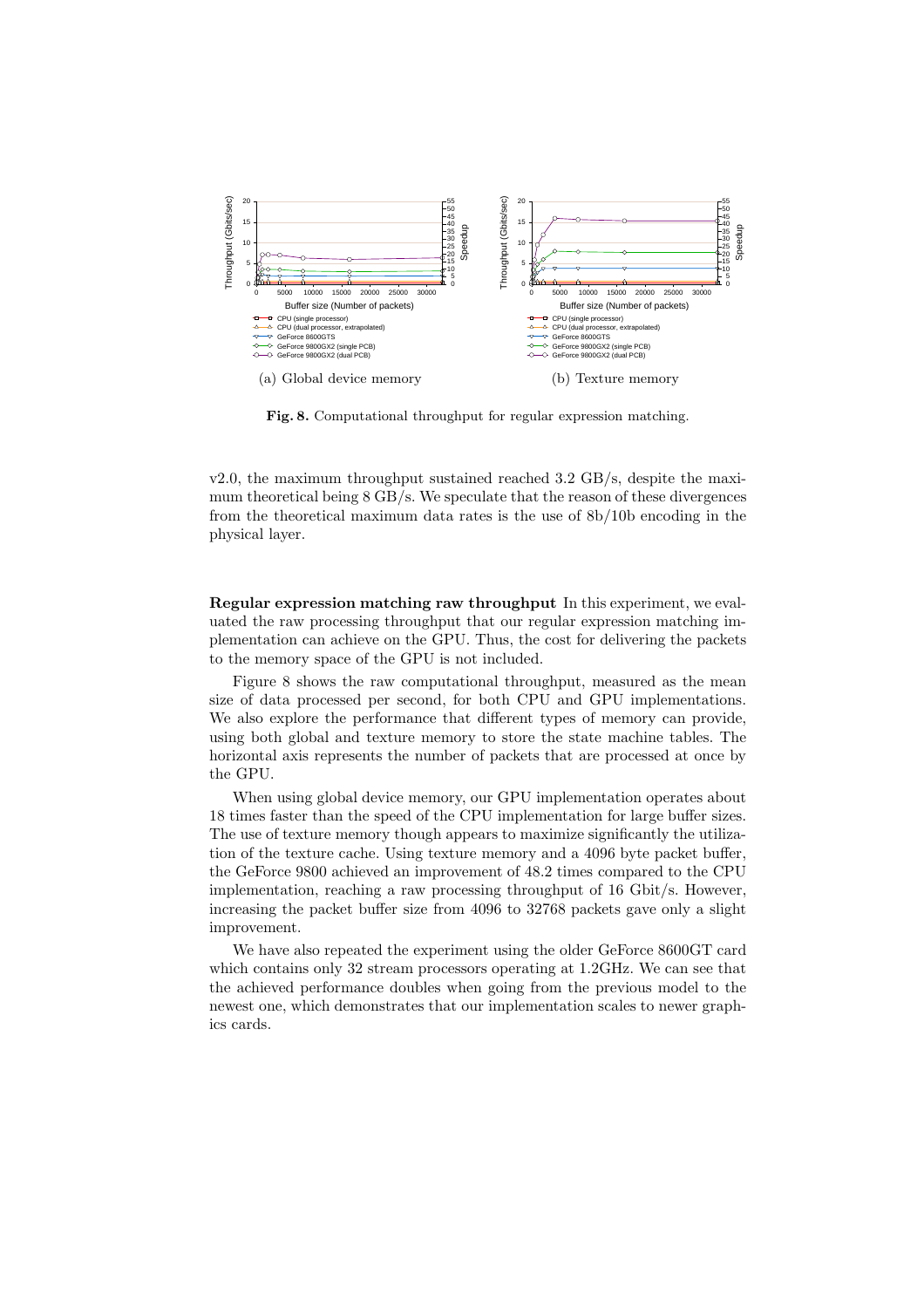

Fig. 9. Sustained processing throughput for Snort using different network traces. In (a) content matching is performed on the CPU for both approaches. In (b), both content and pcre matching is performed on the GPU.

# 5.4 Overall Snort Throughput

In our next experiment we evaluated the overall performance of the Snort IDS using our GPU-assisted regular expression matching implementation. Unfortunately, the single-threaded design of Snort forces us to use only one of the two PCBs contained in the GeForce 9800 GX2. Due to the design of the CUDA SDK, multiple host threads are required to execute device code on multiple devices [19]. Thus, Snort's single thread of execution is able to execute device code on a single device. It is possible to run multiple instances of Snort dividing the work amongst them, or modify Snort to make it multi-threaded. We are currently in the processes of extending Snort accordingly but this work is beyond the scope of this paper.

We ran Snort using the network traces described in Section 5.1. Figure  $9(a)$ shows the achieved throughput for each network trace, when regular expressions are executed in CPU and GPU, respectively. In both cases, all content rules are executed by the CPU. We can see that even when pcre matching is disabled, the overall throughput is still limited. This is because content rules are executed on the CPU, which limits the overall throughput.

We further offload content rules matching on the GPU using the implementation of GPU string matching from our previous work [30], so that both content and pcre patterns are matched on the GPU. As we can see in Figure 9(b), the overall throughput exceeds 800 Mbit/s, which is an 8 times speed increase over the default Snort implementation. The performance for the LLI trace is still limited, primarily due to the extra overhead spent for reassembling the large amount of different flows that are contained in the trace.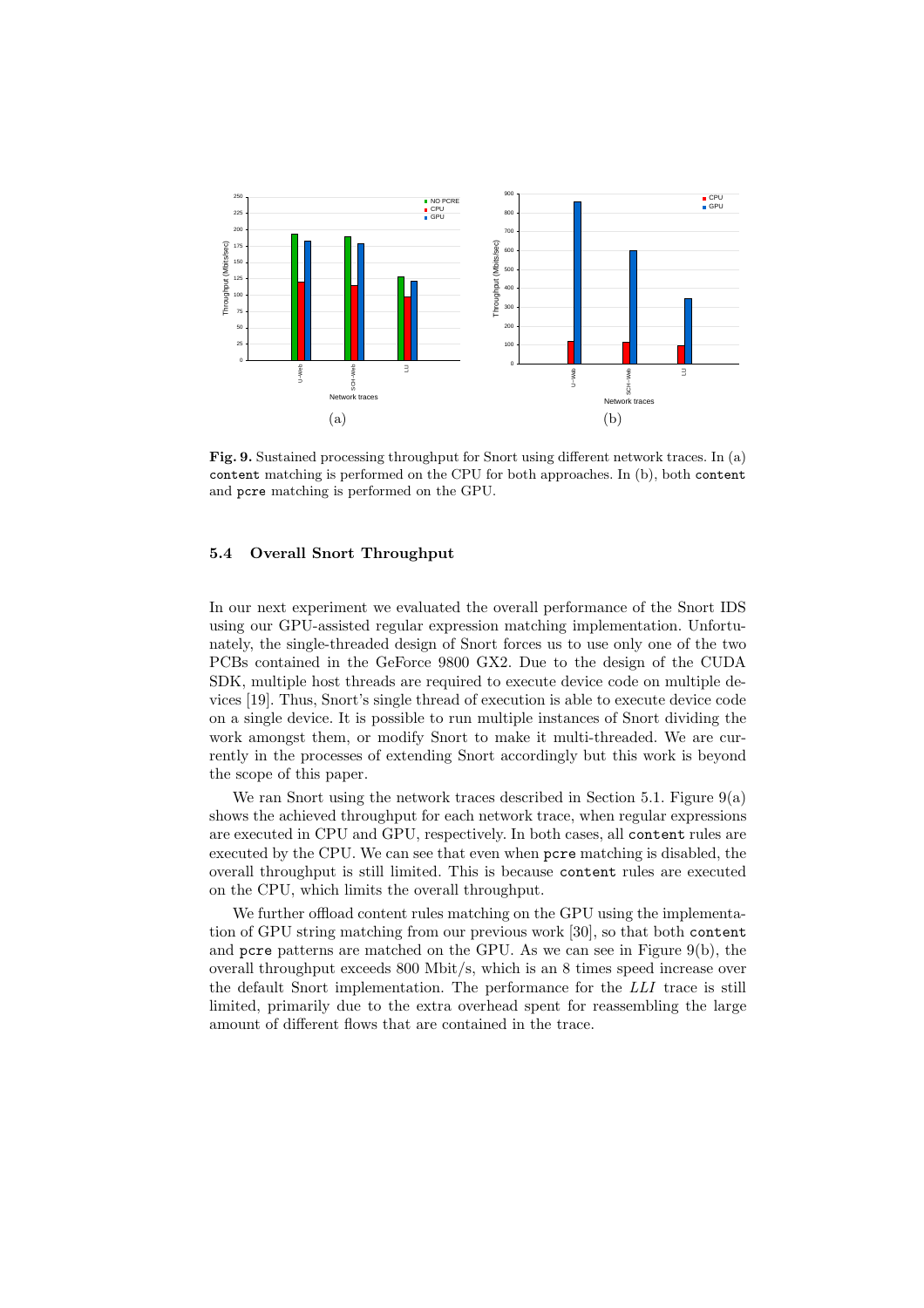

Fig. 10. Sustained throughput for Snort when using only regular expressions.

#### 5.5 Worst-case Performance

In this section, we evaluate the performance of Snort for the worst-case scenario in which each captured packet has to be matched against several regular expressions independently. By sending crafted traffic, an attacker may trigger worst-case backtracking behavior that forces a packet to be matched against more than one regular expressions [25].

We synthetically create worst-case conditions, in which each and every packet has to be matched against a number of regular expressions, by removing all content and uricontent keywords from all Snort rules. Therefore, Snort's prefiltering pattern matching engine is rendered completely ineffective, forcing all captured packets to be evaluated against each pcre pattern individually.

Figure 10 shows how the CPU and the GPU implementations scale as the number of regular expressions increases. We vary the number of pcre web rules from 5 to 20, while Snort was operating on the  $U$ -Web trace. In each run, each packet of the network trace is matched against all regular expressions. Even if the attacker succeeds in causing every packet to be matched against 20 different regular expressions, the overall throughput of Snort remains over 700 Mbit/s when regular expression matching is performed on the GPU. Furthermore, in all cases the sustained throughput of the GPU implementation was 9 to 10 times faster than the throughput on the CPU implementation.

## 6 Discussion

An alternative approach for regular expression matching, not studied in this paper, is to combine many regular expressions into a single large one. The combination can be performed by concatenating all individual expressions using the logical union operator [28]. However, the compilation of the resulting single expression may exponentially increase the total number of states of the resulting deterministic automaton [16, 26]. The exponential increase, mainly referred as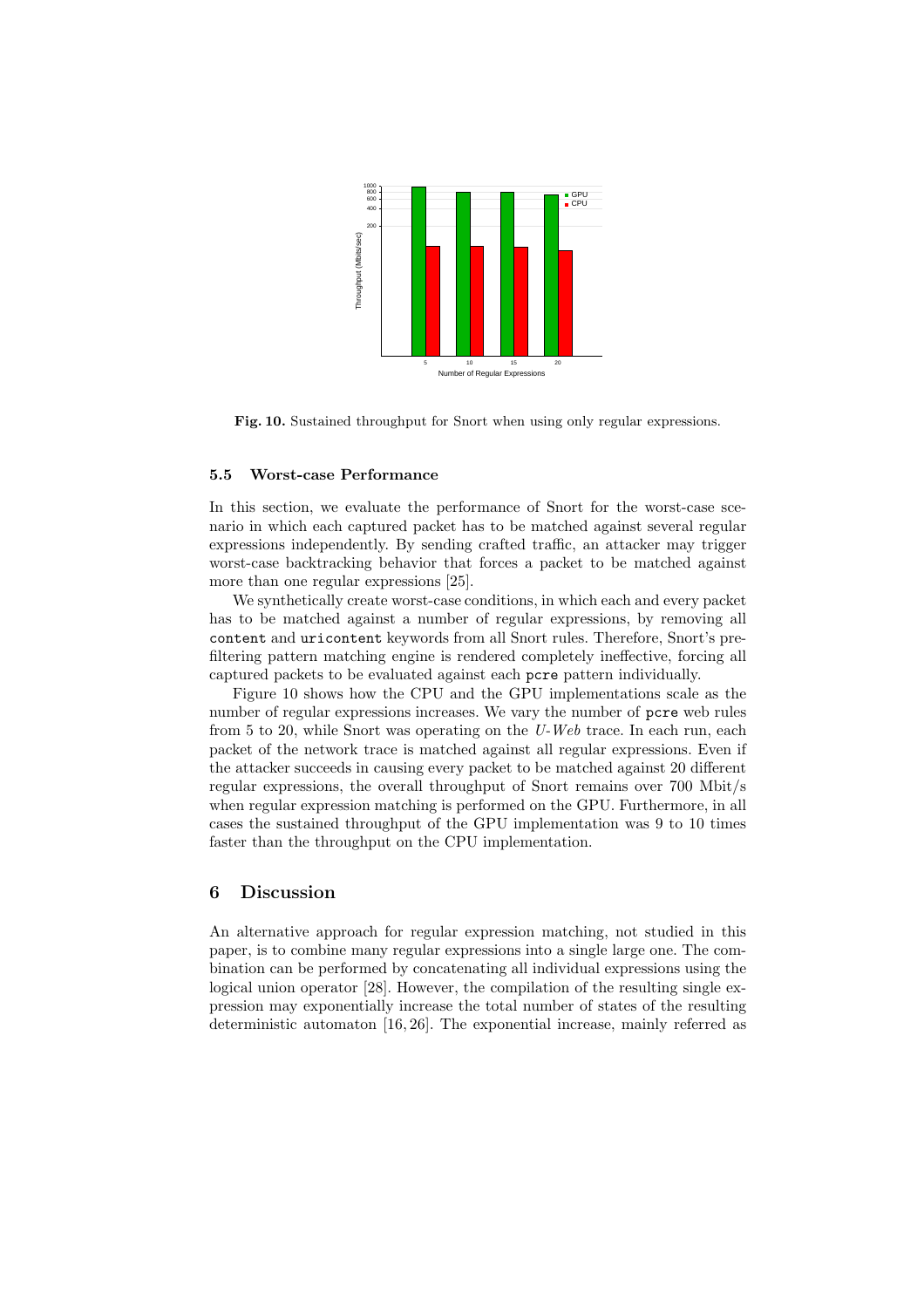state-space explosion in the literature, occurs primarily due to the inability of the DFA to follow multiple partial matches with a single state of execution [15].

To prevent state-space explosion, the set of regular expressions can be partitioned into multiple groups, which can dramatically reduce the required memory space [31, 16]. However, multiple DFAs require the traversal of input data multiple times, which reduces the overall throughput. Recent approaches attempt to reduce the space requirements of the automaton by reducing the number of transitions [16] or using extra scratch memory per state [26, 15]. The resulting automaton is compacted into a structure that consists of a reasonable number of states that are feasible to store in low-memory systems.

Although most of these approaches have succeed in combining all regular expressions contained in current network intrusion detection systems into a small number of automata, it is not straightforward how current intrusion detection systems (like Snort) can adopt these techniques. This is because most of the regular expressions used in attack signatures have been designed such that each one is scanned in isolation for each packet. For example, many expressions in Snort are of the form  $\binom{27}{1024}$ , where . is the wild card for any character followed by the number of repetitions. Such expressions are used for matching the presence of fixed size segments in packets that seem suspicious. Therefore, even one regular expression of the form  $/\int \left\{N\right\} /$  will cause the relevant automaton to generate a huge number of matches in the input stream that need to be checked against in isolation.

Moreover, the combination of regular expressions into a single one prohibits the use of specific modifiers for each regular expression. For example, a regular expression in a Snort rule may use internal information, like the matching position of the previous pattern in the same rule. In contrast, our proposed approach has been implemented directly in the current Snort architecture and boost its overall performance in a straightforward way. In our future work we plan to explore how a single-automaton approach could be implemented on the GPU.

Finally, an important issue in network intrusion detection systems is traffic normalization. However, this is not a problem for our proposed architecture since traffic normalization is performed by the Snort preprocessors. For example, the URI preprocessor normalizes all URL instances in web traffic, so that URLs like "GET /%43md.exe HTTP/1.1" become GET /cmd.exe HTTP/1.1. Furthermore, traffic normalization can be expressed as a regular expression matching process [22], which can also take advantage of GPU regular expression matching.

# 7 Related Work

The expressive power of regular expressions enables security researchers and system administrators to improve the effectiveness of attack signatures and at the same time reduce the number of false positives. Popular NIDSes like Snort [21] and Bro [20] take advantage of regular expression matching and come preloaded with hundreds of regexp-based signatures for a wide variety of attacks.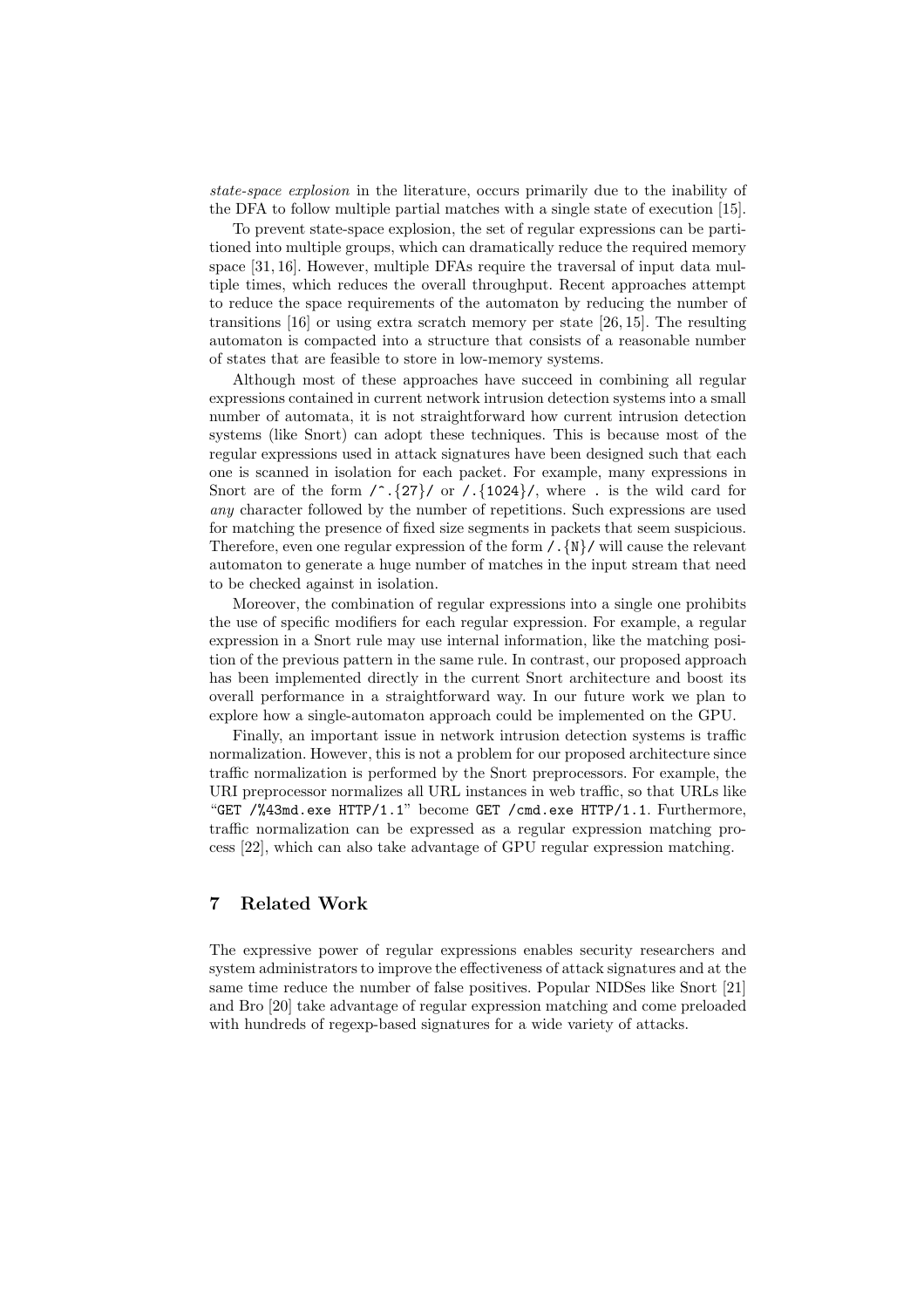Several researchers have shown interest in reducing the memory use of the compiled regular expressions. Yu et al. [31] propose an efficient algorithm for partitioning a large set of regular expressions into multiple groups, reducing significantly the overall space needed for storing the automata. Becchi et al. [4] propose a hybrid design that addresses the same issue by combining the benefits of DFAs and NFAs. In the same context, recent approaches attempt to reduce the space requirements of an automaton by reducing the number of transitions [16] or using extra scratch memory per state [26, 15].

A significant amount of work focuses on the parallelization of regular expression matching using specialized hardware implementations [9, 24, 7, 18]. Sidhu and Prasanna [24] implemented a regular expression matching architecture for FPGAs achieving very good space efficiency. Moscola et al. [18] were the first that used DFAs instead of NFAs and demonstrated a significant improvement in throughput.

Besides specialized hardware solutions, commodity multi-core processors have begun gaining popularity, primarily due to their increased computing power and low cost. For highly parallel algorithms, packing multiple cores is far more efficient than increasing the processing performance of a single data stream. For instance, it has been shown that fixed-string pattern matching implementations on SPMD processors, such as the IBM Cell processor, can achieve a computational throughput of up to 2.2 Gbit/s [23].

Similarly, the computational power and the massive parallel processing capabilities of modern graphics cards can be used for non graphics applications. Many attempts have been made to use graphics processors for security applications, including cryptography [11, 8], data carving [17], and intrusion detection [14, 30, 10, 27, 13]. In our previous work [30], we extended Snort to offload the string matching operations of the Snort IDS to the GPU, offering a three times speedup to the processing throughput compared to a CPU-only implementation. In this work, we build on our previous work to enable both string and regular expression matching to be performed on the GPU.

# 8 Conclusion

In this paper, we have presented the design, implementation, and evaluation of a regular expression matching engine running on graphics processors, tailored to speed up the performance of network intrusion detection systems. Our prototype implementation was able to achieve a maximum raw processing throughput of 16 Gbit/s, outperforming traditional CPU implementations by a factor of 48. Moreover, we demonstrated the benefits of GPU regular expression matching by implementing it in the popular Snort intrusion detection system, achieving a 60% increase in overall packet processing throughput.

As part of our future work, we plan to run multiple Snort instances in parallel utilizing multiple GPUs instead of a single one. Modern motherboards contain many PCI Express slots that can be equipped with multiple graphics cards. Using a load-balancing algorithm, it may be feasible to distribute different flows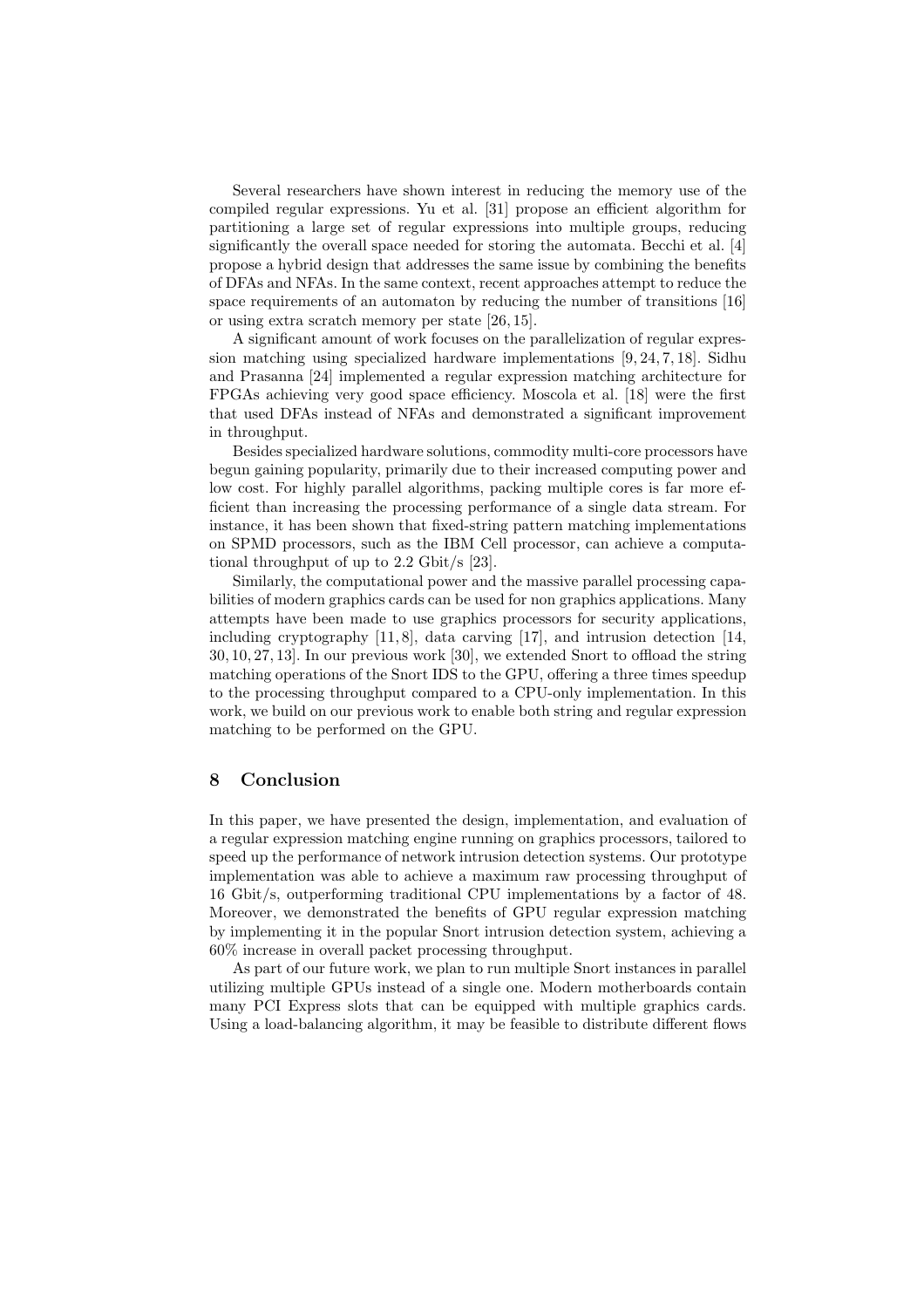to different Snort instances transparently, and allow each instance to execute device code on a different graphics processor. We believe that building such "clusters" of GPUs will enable intrusion detection systems to inspect multi-Gigabit network traffic using commodity hardware.

#### Acknowledgments

This work was supported in part by the Marie Curie Actions – Reintegration Grants project PASS. Giorgos Vasiliadis, Michalis Polychronakis, Spiros Antonatos, Evangelos P. Markatos and Sotiris Ioannidis are also with the University of Crete.

### References

- 1. Pcre: Perl compatible regular expressions. http://www.pcre.org.
- 2. Testing intrusion detection systems: a critique of the 1998 and 1999 darpa intrusion detection system evaluations as performed by lincoln laboratory. ACM Trans. Inf. Syst. Secur., 3(4):262–294, 2000.
- 3. A. V. Aho and M. J. Corasick. Efficient string matching: an aid to bibliographic search. Communications of the ACM,  $18(6)$ :333-340, June 1975.
- 4. M. Becchi and P. Crowley. A hybrid finite automaton for practical deep packet inspection. In CoNEXT '07: Proceedings of the 2007 ACM CoNEXT conference, pages 1–12, New York, NY, USA, 2007. ACM.
- 5. E. Berk and C. Ananian. Jlex: A lexical analyzer generator for java. Online: www.cs.princeton.edu/ appel/modern/java/JLex/.
- 6. G. Berry and R. Sethi. From regular expressions to deterministic automata. Theor. Comput. Sci., 48(1):117–126, 1986.
- 7. C. R. Clark and D. E. Schimmel. Efficient reconfigurable logic circuits for matching complex network intrusion detection patterns. pages 956–959, 2003.
- 8. D. L. Cook, J. Ioannidis, A. D. Keromytis, and J. Luck. Cryptographics: Secret key cryptography using graphics cards. In Proceedings of RSA Conference, Cryptographer's Track (CT-RSA), pages 334–350, 2005.
- 9. R. W. Floyd and J. D. Ullman. The compilation of regular expressions into integrated circuits. J. ACM, 29(3):603–622, 1982.
- 10. N. Goyal, J. Ormont, R. Smith, K. Sankaralingam, and C. Estan. Signature matching in network processing using SIMD/GPU architectures. Technical Report TR1628, 2008.
- 11. O. Harrison and J. Waldron. Practical symmetric key cryptography on modern graphics hardware. In Proceedings of the 17th USENIX Security Symposium, pages 195–209, Berkeley, CA, USA, July 2008. USENIX Association.
- 12. J. E. Hopcroft and J. D. Ullman. Introduction To Automata Theory, Languages, And Computation. Addison-Wesley Longman Publishing Co., Inc., Boston, MA, USA, 1990.
- 13. N.-F. Huang, H.-W. Hung, S.-H. Lai, Y.-M. Chu, and W.-Y. Tsai. A gpu-based multiple-pattern matching algorithm for network intrusion detection systems. In Proceedings of the 22nd International Conference on Advanced Information Networking and Applications (AINA), pages 62–67.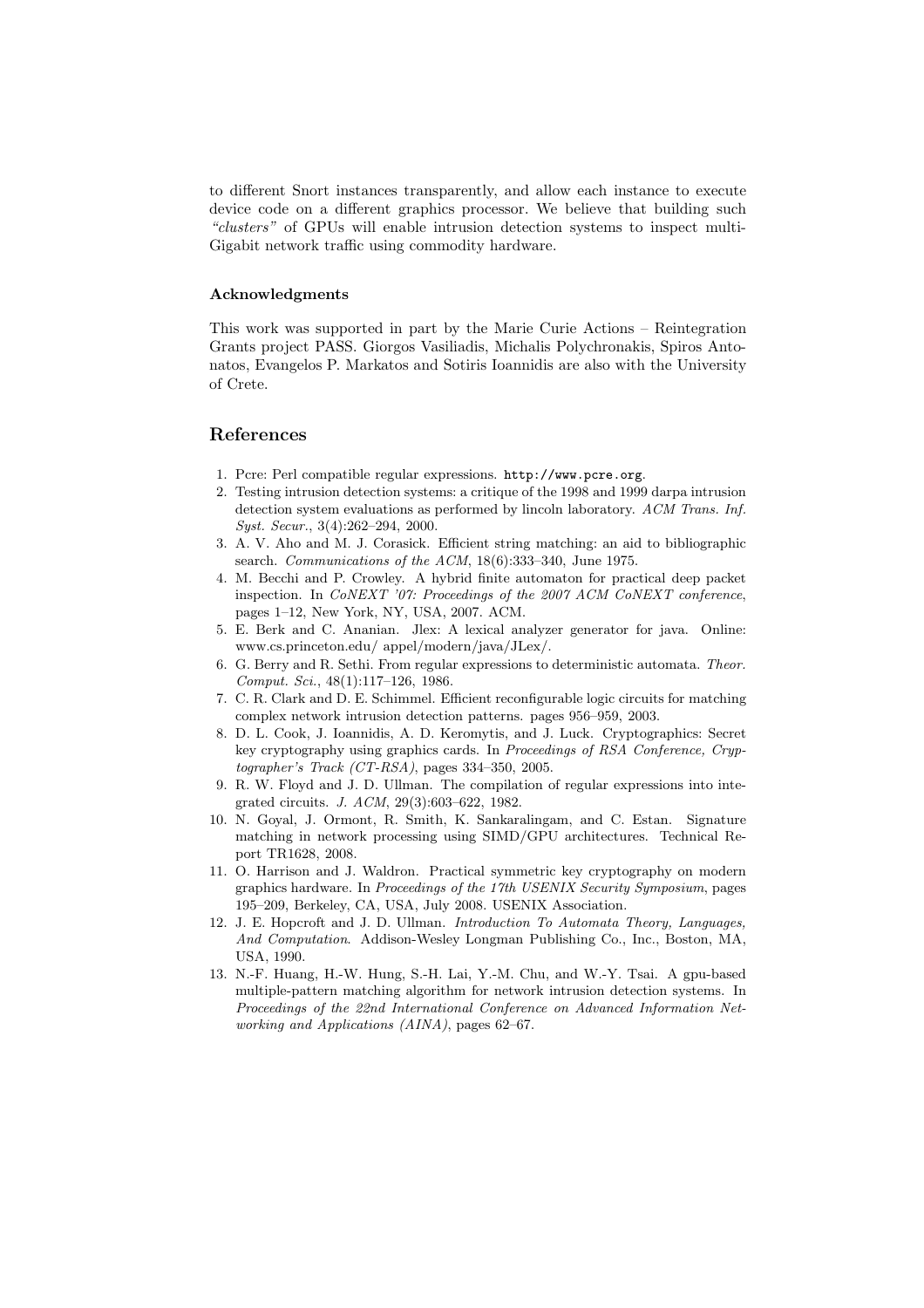- 14. N. Jacob and C. Brodley. Offloading IDS computation to the GPU. In Proceedings of the 22nd Annual Computer Security Applications Conference on Annual Computer Security Applications Conference (ACSAC '06), pages 371–380, Washington, DC, USA, 2006. IEEE Computer Society.
- 15. S. Kumar, B. Chandrasekaran, J. Turner, and G. Varghese. Curing regular expressions matching algorithms from insomnia, amnesia, and acalculia. In ANCS '07: Proceedings of the 3rd ACM/IEEE Symposium on Architecture for networking and communications systems, pages 155–164, New York, NY, USA, 2007. ACM.
- 16. S. Kumar, S. Dharmapurikar, F. Yu, P. Crowley, and J. Turner. Algorithms to accelerate multiple regular expressions matching for deep packet inspection. In SIGCOMM '06: Proceedings of the 2006 conference on Applications, technologies, architectures, and protocols for computer communications, pages 339–350, New York, NY, USA, 2006. ACM.
- 17. G. G. R. I. Lodovico Marziale and V. Roussev. Massive threading: Using GPUs to increase the performance of digital forensics tools. Digital Investigation, 1:73–81, September 2007.
- 18. J. Moscola, J. Lockwood, R. P. Loui, and M. Pachos. Implementation of a contentscanning module for an internet firewall. In *in FCCM*, pages 31–38, 2003.
- 19. NVIDIA. NVIDIA CUDA Compute Unified Device Architecture Programming Guide, version 1.1. http://developer.download.nvidia.com/compute/cuda/1\_ 1/NVIDIA\_CUDA\_Programming\_Guide\_1.1.pdf.
- 20. V. Paxson. Bro: A system for detecting network intruders in real-time. In Proceedings of the 7th conference on USENIX Security Symposium (SSYM '98), pages 3–3, Berkeley, CA, USA, 1998. USENIX Association.
- 21. M. Roesch. Snort: Lightweight intrusion detection for networks. In Proceedings of the 1999 USENIX LISA Systems Administration Conference, November 1999.
- 22. S. Rubin, S. Jha, and B. Miller. Protomatching network traffic for high throughput network intrusion detection. In Proceedings of the 13th ACM conference on Computer and Communications Security (CCS), pages 47–58.
- 23. D. P. Scarpazza, O. Villa, and F. Petrini. Exact multi-pattern string matching on the cell/b.e. processor. In CF '08: Proceedings of the 2008 conference on Computing frontiers, pages 33–42, New York, NY, USA, 2008. ACM.
- Fast regular expression matching using FP-GAs. In IEEE Symposium on Field-Programmable Custom Computing Machines (FCCM01), 2001.
- 25. R. Smith, C. Estan, and S. Jha. Backtracking algorithmic complexity attacks against a nids. In ACSAC '06: Proceedings of the 22nd Annual Computer Security Applications Conference on Annual Computer Security Applications Conference, pages 89–98, Washington, DC, USA, 2006. IEEE Computer Society.
- 26. R. Smith, C. Estan, and S. Jha. Xfa: Faster signature matching with extended automata. In IEEE Symposium on Security and Privacy, pages 187–201. IEEE Computer Society, 2008.
- 27. R. Smith, N. Goyal, J. Ormont, K. Sankaralingam, and C. Estan. Evaluating GPUs for network packet signature matching. In Proceedings of the International Symposium on Performance Analysis of Systems and Software (ISPASS), 2009.
- 28. R. Sommer and V. Paxson. Enhancing byte-level network intrusion detection signatures with context. In CCS '03: Proceedings of the 10th ACM conference on Computer and communications security, pages 262–271, New York, NY, USA, 2003. ACM.
- 29. K. Thompson. Programming techniques: Regular expression search algorithm. Commun. ACM, 11(6):419–422, 1968.